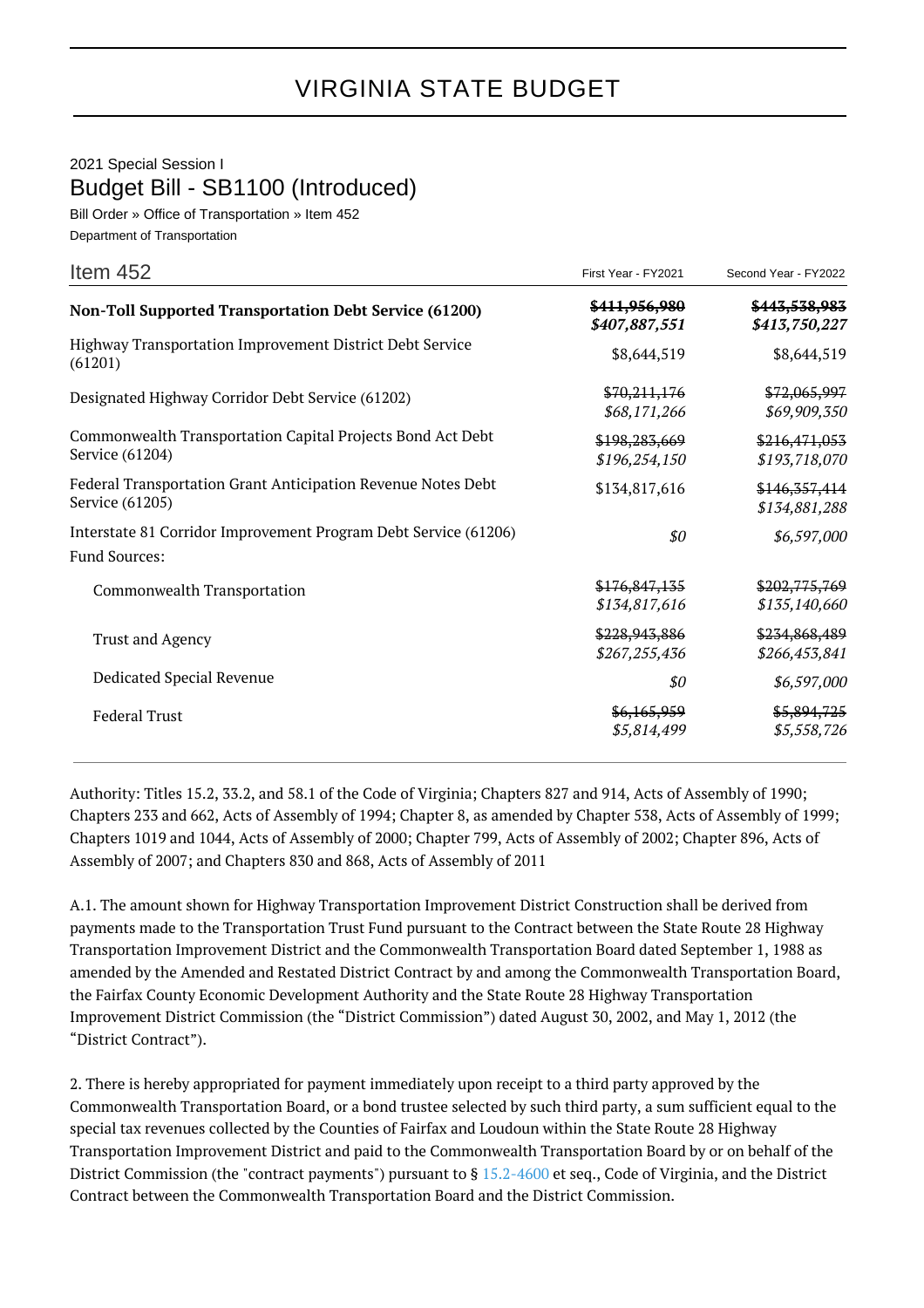3. The contract payments may be supplemented from the Construction District Grant Program pursuant to § [33.2-](http://law.lis.virginia.gov/vacode/33.2-371/) [371](http://law.lis.virginia.gov/vacode/33.2-371/) allocated to the highway construction district in which the project financed is located, or any other lawfully available revenues of the Transportation Trust Fund, as may be necessary to meet debt service obligations. The payment of debt service shall be for the bonds (the Series 2012 Bonds) issued under the "Commonwealth of Virginia Transportation Contract Revenue Bond Act of 1988" (Chapters 653 and 676, Acts of Assembly of 1988 as amended by Chapters 827 and 914 of the Acts of Assembly of 1990). Funds required to pay the total debt service on the Series 2012 Bonds shall be made available in the amounts indicated in paragraph E of this Item.

B.1. Out of the amounts in this Item, \$40,000,000 the first year and \$40,000,000 the second year from the Transportation Trust Fund shall be paid to the U.S. Route 58 Corridor Development Fund, hereinafter referred to as the "Fund", established pursuant to § [33.2-2300](http://law.lis.virginia.gov/vacode/33.2-2300/), Code of Virginia. This payment shall be in lieu of the deposit of state recordation taxes to the Fund, as specified in the cited Code section. Said recordation taxes which would otherwise be deposited to the Fund shall be retained by the general fund. Additional appropriations required for the U.S. Route 58 Corridor Development Fund, an amount estimated at \$20,000,000 the first year and \$20,000,000 the second year shall be transferred from the highway share of the Transportation Trust Fund.

2. Pursuant to the "U.S. Route 58 Commonwealth of Virginia Transportation Revenue Bond Act of 1989" (as amended by Chapter 538 of the 1999 Acts of Assembly and Chapter 296 of the 2013 Acts of Assembly), the amounts shown in paragraph E of this Item shall be available from the Fund for debt service for the bonds previously issued and additional bonds issued pursuant to said act.

C.1. The Commonwealth Transportation Board shall maintain the Northern Virginia Transportation District Fund, hereinafter referred to as the "Fund." Pursuant to § [33.2-2400,](http://law.lis.virginia.gov/vacode/33.2-2400/) Code of Virginia, and for so long as the Fund is required to support the issuance of bonds, the Fund shall include at least the following elements:

a. Amounts provided from state transportation revenues estimated at \$20,000,000 the first year and \$20,000,000 the second year to support the debt service.

b. Any public right-of-way use fees allocated by the Department of Transportation pursuant to § [56-468.1](http://law.lis.virginia.gov/vacode/56-468.1/) of the Code of Virginia and attributable to the counties of Fairfax, Loudoun, and Prince William, the amounts estimated at \$5,387,165 the first year and \$5,387,165 the second year.

c. Any amounts which may be deposited into the Fund pursuant to a contract between the Commonwealth Transportation Board and a jurisdiction or jurisdictions participating in the Northern Virginia Transportation District Program, the amounts estimated to be \$816,000 the first year and \$816,000 the second year.

2. The Fund shall support the issuance of bonds at a total authorized level of \$500,200,000 for the purposes provided in the "Northern Virginia Transportation District, Commonwealth of Virginia Revenue Bond Act of 1993," Chapter 391, Acts of Assembly of 1993 as amended by Chapters 470 and 597 of the Acts of Assembly of 1994, Chapters 740 and 761 of the Acts of Assembly of 1998, Chapter 538 of the 1999 Acts of Assembly, Chapter 799 of the 2002 Acts of Assembly, and Chapter 621 of the 2005 Acts of Assembly.

3. Pursuant to the Northern Virginia Transportation District, Commonwealth of Virginia Revenue Bond Act of 1993, Chapter 391, Acts of Assembly of 1993, and as amended by Chapters 470 and 597 of the Acts of Assembly of 1994, Chapters 740 and 761 of the Acts of Assembly of 1998, Chapter 538 of the 1999 Acts of Assembly, Chapter 799 of the 2002 Acts of Assembly, and Chapter 621 of the 2005 Acts of Assembly, amounts shown in paragraph E of this Item shall be available from the Fund for debt service for the bonds previously issued and additional bonds issued pursuant to said act.

4. Should the actual distribution of recordation taxes to the localities set forth in § [33.2-2400](http://law.lis.virginia.gov/vacode/33.2-2400/), Code of Virginia, exceed the amount required for debt service on the bonds issued pursuant to the above act, such excess amount shall be transferred to the Northern Virginia Transportation District Fund in furtherance of the program described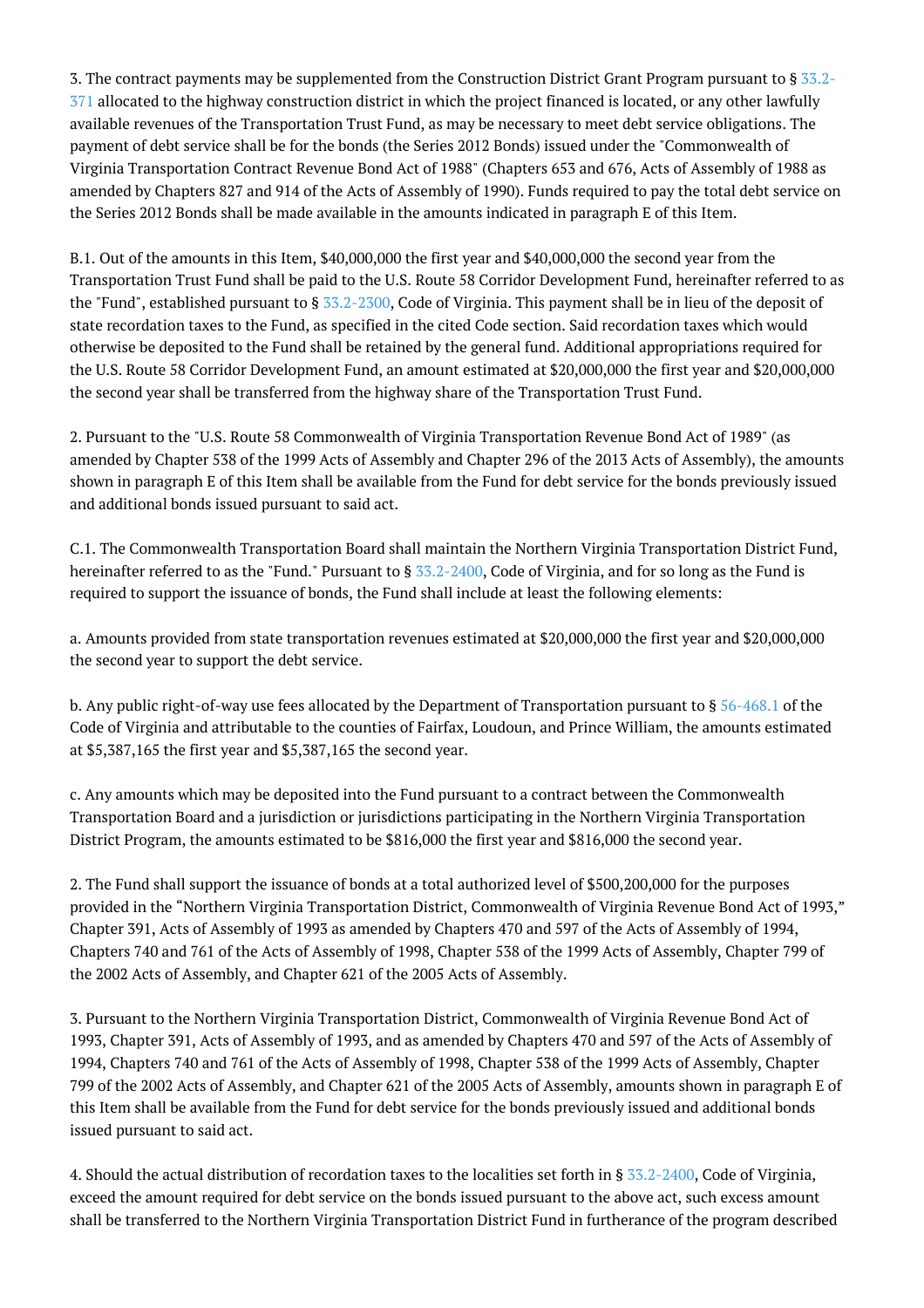in § [33.2-2401,](http://law.lis.virginia.gov/vacode/33.2-2401/) Code of Virginia.

5. Should the actual distribution of recordation taxes to said localities be less than the amount required to pay debt service on the bonds, the Commonwealth Transportation Board is authorized to meet such deficiency, to the extent required, from funds identified in Enactment No. 1, Section 11, of Chapter 391, Acts of Assembly of 1993.

D.1. The Commonwealth Transportation Board shall maintain the City of Chesapeake account of the Set-aside Fund, pursuant to § [58.1-816.1](http://law.lis.virginia.gov/vacode/58.1-816.1/), Code of Virginia, which shall include funds provided from state transportation revenues estimated at \$1,000,000 in the first year and \$1,000,000 in the second year, and an amount estimated at \$980,000 the first year and \$980,000 the second year received from the City of Chesapeake pursuant to a contract or other alternative mechanism for the purpose provided in the "Oak Grove Connector, City of Chesapeake Commonwealth of Virginia Transportation Program Revenue Bond Act of 1994," Chapters 233 and 662, Acts of Assembly of 1994 (hereafter referred to as the "Oak Grove Connector Act").

2. The amounts shown in paragraph E of this Item shall be available from the City of Chesapeake account of the Set-aside Fund for debt service for the bonds issued pursuant to the Oak Grove Connector Act.

3. Should the actual distribution of state transportation revenues and such local revenues from the City of Chesapeake as may be received pursuant to a contract or other alternative mechanism to the City of Chesapeake account of the Set-aside Fund be less than the amount required to pay debt service on the bonds, the Commonwealth Transportation Board is authorized to meet such deficiency, pursuant to Enactment No. 1, Section 11 of the Oak Grove Connector Act.

E. Pursuant to various Payment Agreements between the Treasury Board and the Commonwealth Transportation Board, funds required to pay the debt service due on the following Commonwealth Transportation Board bonds shall be transferred to the Treasury Board as follows:

|                                                                                | FY 2021                 | <b>FY 2022</b> |
|--------------------------------------------------------------------------------|-------------------------|----------------|
| Transportation Contract Revenue Refund Bonds, Series 2012 (Refunding Route 28) | \$8,644,519 \$8,644,519 |                |

Commonwealth of Virginia Transportation Revenue Bonds: U.S. Route 58 Corridor Development Program:

| Series 2014B (Refunding)                           | \$18,755,500 \$10,636,500 |
|----------------------------------------------------|---------------------------|
| Series 2016C (Refunding)                           | \$6,237,750 \$6,240,500   |
| Northern Virginia Transportation District Program: |                           |
| Series 2012A (Refunding)                           | \$5,653,038 \$5,653,288   |
| Series 2014A (Refunding)                           | \$6,548,500 \$1,359,750   |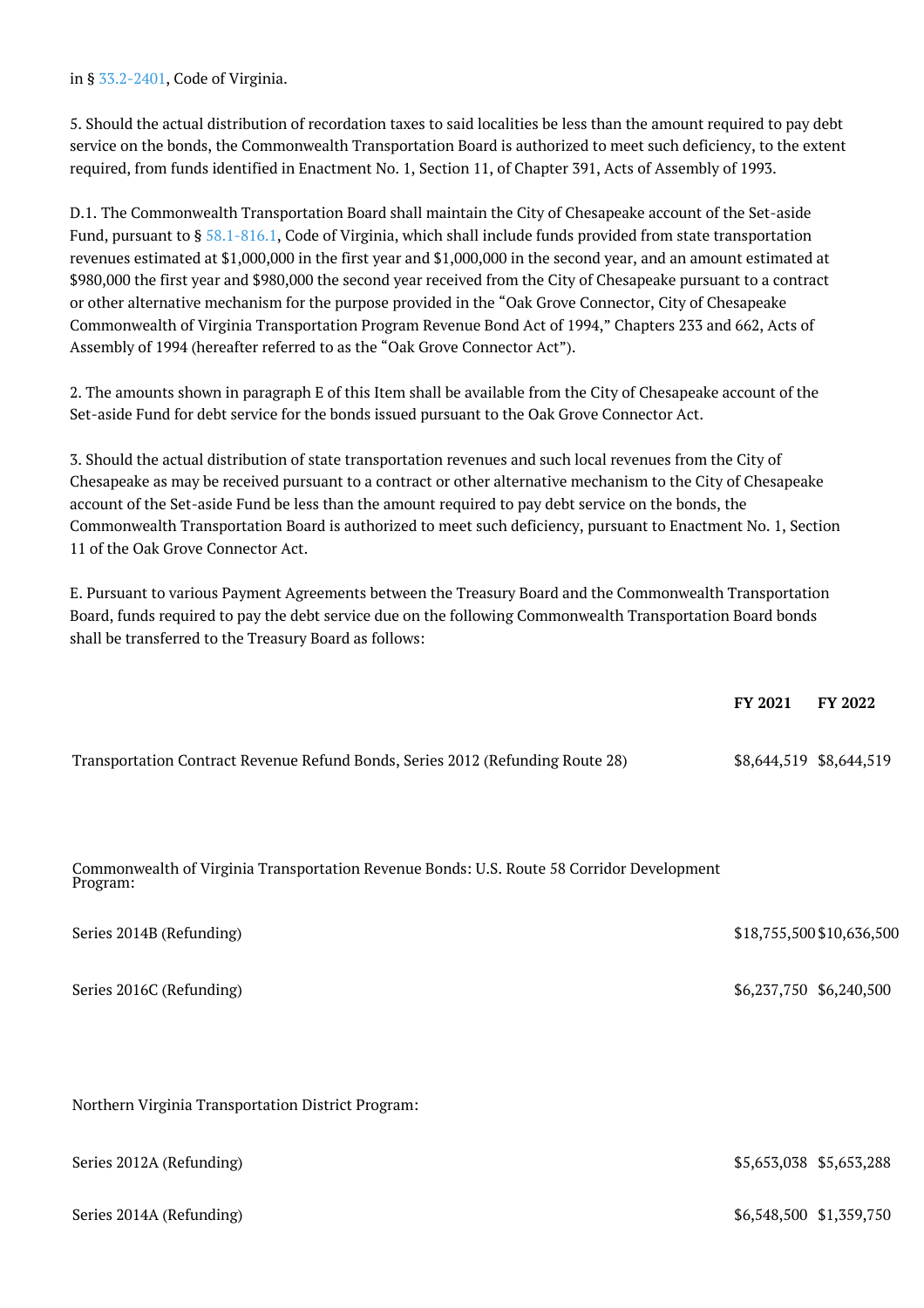| Series 2016B (Refunding)                               | \$463,500               | \$463,500                 |
|--------------------------------------------------------|-------------------------|---------------------------|
| Series 2019A (Refunding)                               | \$3,956,900 \$3,951,150 |                           |
|                                                        |                         |                           |
| Transportation Program Revenue Bonds:                  |                         |                           |
| Series 2016A (Oak Grove Connector, City of Chesapeake) | \$1,984,750 \$1,989,750 |                           |
|                                                        |                         |                           |
| Capital Projects Revenue Bonds:                        |                         |                           |
| Series 2010 A-2                                        |                         | \$35,432,025 \$35,197,073 |
| Series 2011                                            | \$21,099,750            |                           |
| Series 2012                                            |                         | \$29,161,800 \$29,162,300 |
| Series 2014                                            |                         | \$18,224,450 \$18,224,950 |
| Series 2016                                            |                         | \$16,799,500 \$16,797,000 |
| Series 2017                                            |                         | \$16,521,938 \$16,522,188 |
| Series 2017A (Refunding)                               |                         | \$30,408,400 \$48,948,400 |
| Series 2018                                            | \$9,197,350 \$9,198,600 |                           |
| Series 2019                                            |                         | \$15,062,438 \$15,061,688 |

F. Out of the amounts provided for in this Item, an estimated \$128,670,764 the first year and \$142,831,412 the second year from federal reimbursements shall be provided for debt service payments on the Federal Transportation Grant Anticipation Revenue Notes.

G. Out of the amounts provided for this Item, an estimated \$196,254,151 the first year and \$200,052,699 the second year from the Priority Transportation Fund shall be provided for debt service payments on the Commonwealth Transportation Capital Projects Revenue Bonds. Any additional amounts needed to offset the debt service payment requirements attributable to the issuance of the Capital Projects Revenue Bonds shall be provided from the Transportation Trust Fund.